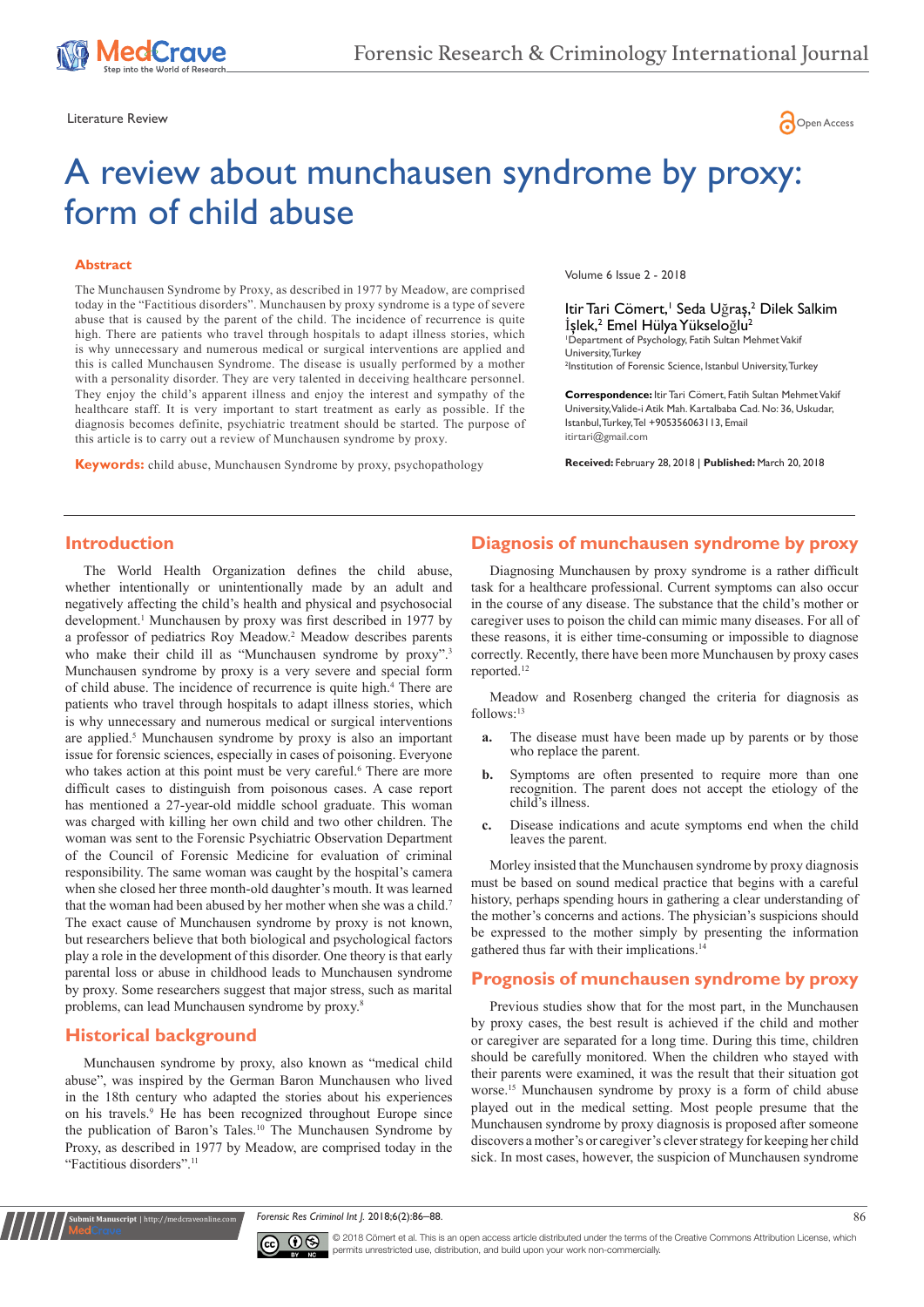by proxy takes root within the quiet context of confusion about the cause, the severity, or persistence of a child's symptoms.<sup>16</sup> The most common method is to mislead the health staff. Other methods include poisoning drugs and other substances and counterfeiting the child's samples. In mild cases, mothers speak only of indications that are not actually true, but in other cases the situation is more severe. In severe cases, mothers can even cause deaths from serious physical harm to their children.17 The most common symptoms were hemorrhages (44%), (42 %), loss of consciousness (19%), apnea (15%), recurrent diarrhea (11%), recurrent vomiting (10%) and redness (9%).<sup>18</sup> The disease is usually performed by a mother with a personality disorder.<sup>19</sup> They are very talented in deceiving healthcare personnel. They enjoy the child's apparent illness and enjoy the interest and sympathy of the healthcare staff. Psychiatric intervention is often not possible because they cannot be accessed. Rehabilitation is not possible if the child continues to stay in the family after Munchausen by proxy is diagnosed. Abuse continues in patients and siblings. In a cohort of 119 cases, 40% of poisoned children and 50% of children at risk of suffocation were found to have been subjected to abuse.<sup>20</sup> Pediatric follow-up is very important. It was found that 17% of the children allowed to go home even if there was no physical damage, were abused.<sup>21</sup>

# **Conclusion**

Pediatricians are primarily concerned with the detailed medical story that children's mothers or caregivers tell themselves. But if Munchausen by proxy is the case, this most important tool is unfortunately invalid. Doctors sometimes resort to expensive and inadequate treatment because of the misconception of the mother. That is why Munchausen by proxy represents a modern pediatric challenge.<sup>6</sup> It is almost impossible to know the frequency of this population, but there are still some statistical surveys.<sup>22</sup> According to Davis and colleagues, the prevalence of Munchausen by proxy in the UK is 0.5 in 100,000 children under 16 years of age.<sup>20</sup> When these mothers were examined, it was determined that they were exposed to sexual abuse during childhood. Bipolar disorder accompanying the narcissistic personality disorder, hysterical personality disorder and sadomasochistic behaviors are also seen in syndromed mothers. Munchausen by proxy is a very important method of abuse in which the child is sacrificed.<sup>23</sup> There are some features for correct diagnosis. Disease identification is difficult, repetitive and long-lasting. The work being done is in line with the fact that mothers are very eager to keep their children in the hospital. Health workers have declared that their mothers or caregivers have accepted all methods of treatment that they would implement in their children without worrying.<sup>24</sup>

Munchausen syndrome by proxy is very rare when compared with other types of child abuse. Studies found out that the incidence of Munchausen syndrome by proxy is 0.4/100.000 among children aged below 16 years and 2–2.8 per 100,000 among children aged below 1 year.<sup>25</sup> In a study of 139 child abuse suspicions in Turkey it is included in the file. It was clear that 94 of them were child abuse. Munchausen syndrome by proxy was only observed in two cases. However, it is believed that the actual incidence of Munchausen syndrome by proxy is higher than this rate and there might yet be undiagnosed cases.<sup>26</sup> Professionals from many areas works with each other in order to keep an eye on the unusual situation in such cases.27 The perpetrator is clearly a mother with mental disorders. The average diagnosis rate is around 3.25 years. Munchausen by proxy cases had mortality rates between 6% and 10%. In this case, affected mothers can be collected in three groups: active inducers, help seekers and doctor addicts.

Active inducers exaggerate their children's illnesses. Help seekers are using children to escape the problems of social life in the home and in the environment. Doctor addicts are more dangerous and more paranoid than the.<sup>7</sup> The purpose of this paper was to carry out a review Munchausen syndrome by proxy.

#### **Recommendation**

It is very important to start treatment as early as possible. If the diagnosis becomes definite, psychiatric treatment should be started.<sup>24</sup> Other adults around the child should be careful about frequent illness or accident.<sup>28</sup> The child should stay in a different place during both the child's treatment and the mother's psychiatric treatment.<sup>29</sup>

#### **Acknowledgment**

None.

## **Conflict of interest**

None.

#### **References**

- 1. [Alexander B. Preventing Child Maltreatment: A Guide to Taking Action](http://apps.who.int/iris/bitstream/10665/43499/1/9241594365_eng.pdf)  [and Generating Evidence. World Health Organization and International](http://apps.who.int/iris/bitstream/10665/43499/1/9241594365_eng.pdf)  [Society for Prevention of Child Abuse and Neglect; \(2006\). p. 1–102.](http://apps.who.int/iris/bitstream/10665/43499/1/9241594365_eng.pdf)
- 2. [Meadow R. Munchausen syndrome by proxy.](https://www.ncbi.nlm.nih.gov/pubmed/7065720/) *Arch Dis Child*. [1982;57\(2\):92–98.](https://www.ncbi.nlm.nih.gov/pubmed/7065720/)
- 3. [İnce T, Yurdakök K. Munchausen by proxy sendromu; ağır bir çocuk](https://www.researchgate.net/profile/Kadriye_Yurdakok2/publication/287452284_Munchausen_Syndrome_by_Proxy_A_Serious_Child_Abuse_Form/links/579a218f08ae7b940a8a93b2/Munchausen-Syndrome-by-Proxy-A-Serious-Child-Abuse-Form.pdf)  istismarı formu. *T*ü*rkiye* Ç*ocuk Hastal*ı*klar*ı *Dergisi.* [2014;3:165–170.](https://www.researchgate.net/profile/Kadriye_Yurdakok2/publication/287452284_Munchausen_Syndrome_by_Proxy_A_Serious_Child_Abuse_Form/links/579a218f08ae7b940a8a93b2/Munchausen-Syndrome-by-Proxy-A-Serious-Child-Abuse-Form.pdf)
- 4. [Özdemir D, Yalçın S. Akgül S, et al. Munchausen by Proxy syndrome: a](https://link.springer.com/article/10.1007/s10896-015-9700-3)  [case series study from Turkey.](https://link.springer.com/article/10.1007/s10896-015-9700-3) *J Fam Viol*. 2015;30(5):661–671.
- 5. [Meadow R. Munchausen syndrome by proxy: the hinterland of child](http://www.thelancet.com/journals/lancet/article/PIIS0140673677914970/abstract)  abuse. *Lancet*[. 1977;310\(8033\):343–345.](http://www.thelancet.com/journals/lancet/article/PIIS0140673677914970/abstract)
- 6. [Bartsch C, Risse M, Schütz H, et al. Munchausen syndrome by proxy](https://www.ncbi.nlm.nih.gov/pubmed/14609650)  [\(MSBP\): an extreme form of child abuse with a special forensic challenge.](https://www.ncbi.nlm.nih.gov/pubmed/14609650)  *Forensic Sci Int*[. 2003;137\(2-3\);147–151.](https://www.ncbi.nlm.nih.gov/pubmed/14609650)
- 7. [Unal E, Unal V, Gül A, et al. Aserial Munchausen syndrome by Proxy.](https://www.ncbi.nlm.nih.gov/pubmed/29200568)  *Indian J Psychol Med*[. 2017;39\(5\):671–674.](https://www.ncbi.nlm.nih.gov/pubmed/29200568)
- 8. [Sarhat AR. Munchausen's syndrome by Proxy in Iraq; case series.](https://www.iasj.net/iasj?func=fulltext&aId=122081) *Tikrit Medical Journal.* [2016;21\(1\):271–284.](https://www.iasj.net/iasj?func=fulltext&aId=122081)
- 9. [Scheper-Hughes N. Disease or deception: Munchausen by Proxy as a](https://www.ncbi.nlm.nih.gov/pubmed/26868987)  [weapon of the weak. Anthropol Med. 2005;9\(2\):153–173.](https://www.ncbi.nlm.nih.gov/pubmed/26868987)
- 10. [Fennimore AK. Munchausen syndrome by proxy: perpetual organisational](https://www.emeraldinsight.com/doi/pdfplus/10.1108/IJOA-01-2016-0964)  illness and therapy. *[International Journal of Organizational Analysis](https://www.emeraldinsight.com/doi/pdfplus/10.1108/IJOA-01-2016-0964)*. [2016;25;62–79.](https://www.emeraldinsight.com/doi/pdfplus/10.1108/IJOA-01-2016-0964)
- 11. [Pacurar D, Lesanu G, Popescu A, et al. Munchausen syndrome- a question](http://web.b.ebscohost.com/abstract?direct=true&profile=ehost&scope=site&authtype=crawler&jrnl=14540398&AN=124780575&h=sjTReTQegw3JcvGjcbn8hg%2f9myzK8hfftNCUf8%2bIHu1QJRHIQcp2sDvnumvpQADm65Ciwbmct3ybYbDw%2fYkYtw%3d%3d&crl=f&resultNs=AdminWebAuth&resultLoca)  of medical ethics? *[Romanian Journal of Pediatrics.](http://web.b.ebscohost.com/abstract?direct=true&profile=ehost&scope=site&authtype=crawler&jrnl=14540398&AN=124780575&h=sjTReTQegw3JcvGjcbn8hg%2f9myzK8hfftNCUf8%2bIHu1QJRHIQcp2sDvnumvpQADm65Ciwbmct3ybYbDw%2fYkYtw%3d%3d&crl=f&resultNs=AdminWebAuth&resultLoca)* 2017;66(2):96–102.
- 12. [Galvin HK, Newton AW, Vandeven AM. Update on Munchausen](https://www.ncbi.nlm.nih.gov/pubmed/15800422)  syndrome by proxy. *Curr Opin Pediatr*[. 2005;17\(2\):252–257.](https://www.ncbi.nlm.nih.gov/pubmed/15800422)
- 13. [Rosenberg DA. Munchausen syndrome by proxy: medical diagnostic](https://www.ncbi.nlm.nih.gov/pubmed/12686327)  criteria. *Child Abuse Negl.* [2003;27\(4\):421–430.](https://www.ncbi.nlm.nih.gov/pubmed/12686327)
- 14. [Vennemann B, Bajanowski T, Karger B, et al. Suffocation and poisoning](https://www.ncbi.nlm.nih.gov/pubmed/15578197)  [the hard hitting side of Munchausen syndrome by proxy.](https://www.ncbi.nlm.nih.gov/pubmed/15578197) *Int J Legal Med*. [2005;119\(2\):98–102.](https://www.ncbi.nlm.nih.gov/pubmed/15578197)
- 15. [Bools C, Neale B, Meadow R. Munchausen syndrome by proxy: a study](https://www.ncbi.nlm.nih.gov/pubmed/8000908)  of psychopathology. *Child Abuse Negl*[. 1994;18\(9\):773–788.](https://www.ncbi.nlm.nih.gov/pubmed/8000908)